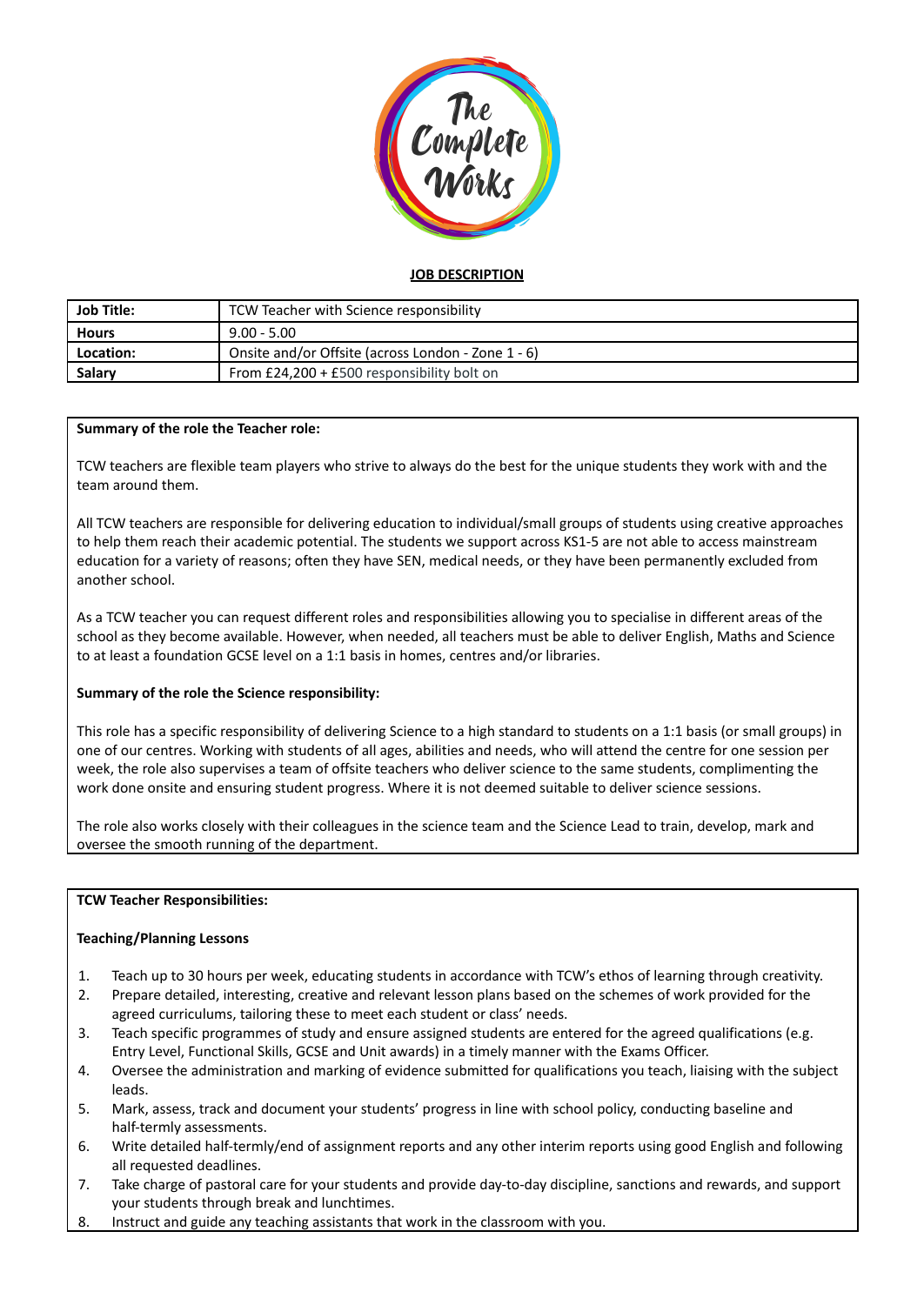- 9. Sign in and fully utilise the Lesson Tracker app as directed. This includes checking in, recording the students' attendance, checking out, scoring progress and engagement, writing a session report and submitting for every session and student you are timetabled for.
- 10. Be prepared to cover other teachers' sessions as required, and to transfer between working offsite and onsite as required by the school.
- 11. Prepare for and be supportive of lesson observations, and attend termly appraisal/observation feedback sessions these are likely to take place after school.
- 12. Arrive in time to start sessions at the agreed time and location. Report any issue immediately to the Education Team and students/their families.
- 13. Liaise with the Teaching and Learning team if you require additional support.

# **Supporting Student Development**

- 14. Read the supplied background history of any assigned student taking particular note of their needs.
- 15. Attend an initial meeting for new students where possible and attempt to engage with the student making them feel comfortable in your presence.
- 16. Write an individual risk assessment for the student reflecting their history and what you have learnt from them at the initial meeting. Visit any spaces where the education is due to take place and consider those environments within the risk assessment. Write further risk assessments for any trips or activities.
- 17. Read and update the students' Individual Education Plan (IEP), in discussion with the Curriculum & Pathways Officer, and ensure you understand and follow the agreed curriculum for the student.
- 18. Meet with professionals connected to your student(s) and attend educational reviews to discuss their progress as required.
- 19. Keep an open dialogue each day with the other teachers, learning support and/or TAs working with mutual students as to the progress they are making.

## **Safeguarding**

- 20. Keep in regular contact with the Education Team through email, text and/or conversation regarding a student's education and welfare.
- 21. Report to the Designated Safeguarding Lead any safeguarding concerns that arise, record them on MyConcern and follow any tasks set in a timely manner.
- 22. Train and regularly update to level 2 Safeguarding standard and keep updated with relevant KCSIE documentation.
- 23. Adhere to the health and safety standards in the centres and report concerns to the Health and Safety Officer and Onsite Leader where appropriate.

## **Professionalism**

- 24. Model outstanding practice as a teacher for other staff in the school, working in line with the TCW Teacher Standards in Teaching and Learning, Professionalism and Creativity.
- 25. Be well presented and polite during work time, especially when meeting students, parents, staff and professionals.
- 26. Lead, contribute or attend all weekly TCW training sessions/meetings as required including completing tasks and providing evidence of understanding to be put forward for certification of completion.
- 27. Approve weekly timesheets at the end of each week as directed by the finance team.
- 28. Be responsible for your own expenses, including completing expense forms in a timely manner.

# *This responsibility is in addition to the standard TCW Teacher responsibilities.* **Onsite 1:1/small group Science Teacher Responsibilities:**

- 1. Deliver 1:1/small group Science lessons to up to 20 assigned students throughout the week
- 2. Liaise with and support offsite teachers working with your assigned students and oversee their further delivery of the Science curriculum to your students
- 3. Oversee your assigned students' Science progress
- 4. Support the Science Lead in the smooth running of the department including training, moderating and curriculum development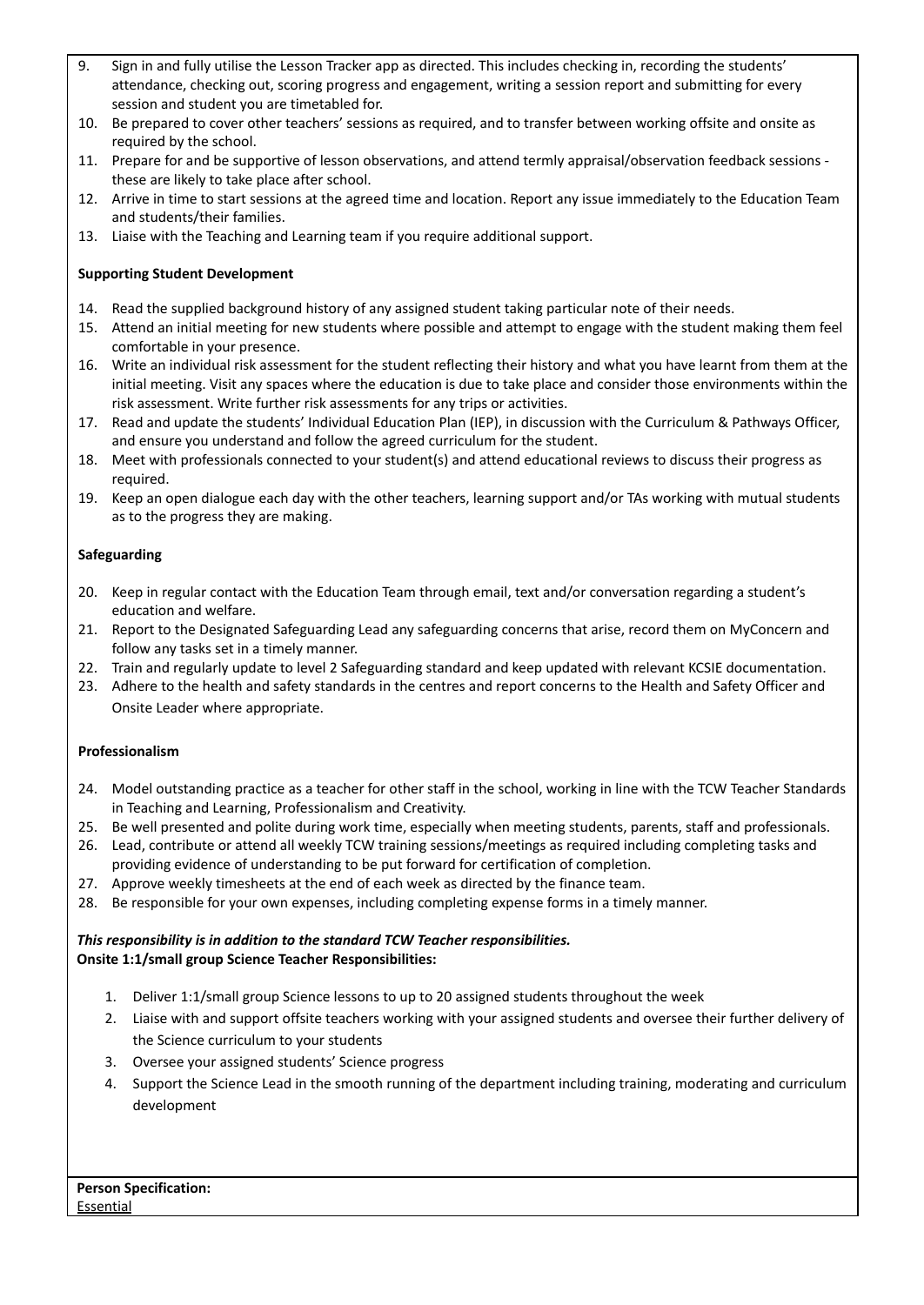An honours degree or equivalent professional qualification.

*(relevant professional experience working with young people in an educational setting will also be considered).*

- Ability to teach Maths, English and Science to a foundation GCSE level with provided curriculums.
- At least GCSE level grades A\*-C or equivalent in Maths, Science and English subjects.
- Experience in teaching and delivering high-quality lessons.
- A knowledge of:
	- o The current curriculum for all Key Stages
	- o Working with children with SEN/behavioural needs
	- o Different teaching practices
	- o Pedagogy
	- o Safeguarding
- Creative and dynamic with high levels of attention to detail.
- Ability to work alone and with initiative.
- Excellent organisational and planning skills and ability to multitask.
- Adaptable and flexible approach to work.
- Willing to embrace change and challenge processes to improve efficiency.
- Able to manage workloads and prioritise efficiently when needed.
- A team player who is able to develop effective relationships with the team and work in partnership with others.
- Excellent numeracy, written English and verbal communications skills.
- Strong administration skills.
- Good I.T. knowledge of using Microsoft Office packages, Gmail, Google Drive, etc.
- Excellent telephone manner.
- Personable, professional and courteous in manner.
- A friendly, positive and proactive attitude to work.
- Able to manage stressful environments.
- Able to be discreet and loyal, and handle confidential material professionally.
- This responsibility is available to any TCW staff on or starting a salaried contract with the school
- A-level (or equivalent) or above in an Science subject
- Comprehensive experience of teaching Science curriculum to students with behavioural and/or Special Educational Needs

# **Desirable**

- Qualified Teacher Status.
- A-levels in English, Maths or a Science subject.
- Experience of working in a creative environment.
- Creative background.
- Experience of working in a charity.

The job description is not an exhaustive list and there may be times when the Chief Executive Officer or Headteacher will require certain tasks to be undertaken that may not be listed here. These will always fall within the policies and procedures of TCW and within the remit of what may be expected in your role. There will always be a discussion between all parties on whether the successful candidate feels they can manage these extra tasks.

# **Extra information:**

This is a salaried full-time role but part-time may be available. Part-time teachers can work anywhere between 5 and 9 half days per week (working pattern to be agreed in advance). Changing this pattern requires the full notice period indicated in the contract. All salaried staff, regardless of their hours, are expected to attend all training sessions, including INSET and training days, as part of their salary. This role is only expected to work Monday-Friday during term time with the exception of an additional 2 specified, out-of-term, training days (dates TBC in advance of the commencement of the school year or upon request). Official leave is 20 days per annum (to be taken out of school time) plus bank holidays, however, the rest of the school holidays staff are only expected to work from home to the degree required to meet their duties though should be contactable as required. This role may also be entitled to up to 5 days unpaid term-time leave per annum, to be taken in blocks of no more than 2 days at the discretion of the Headteacher.